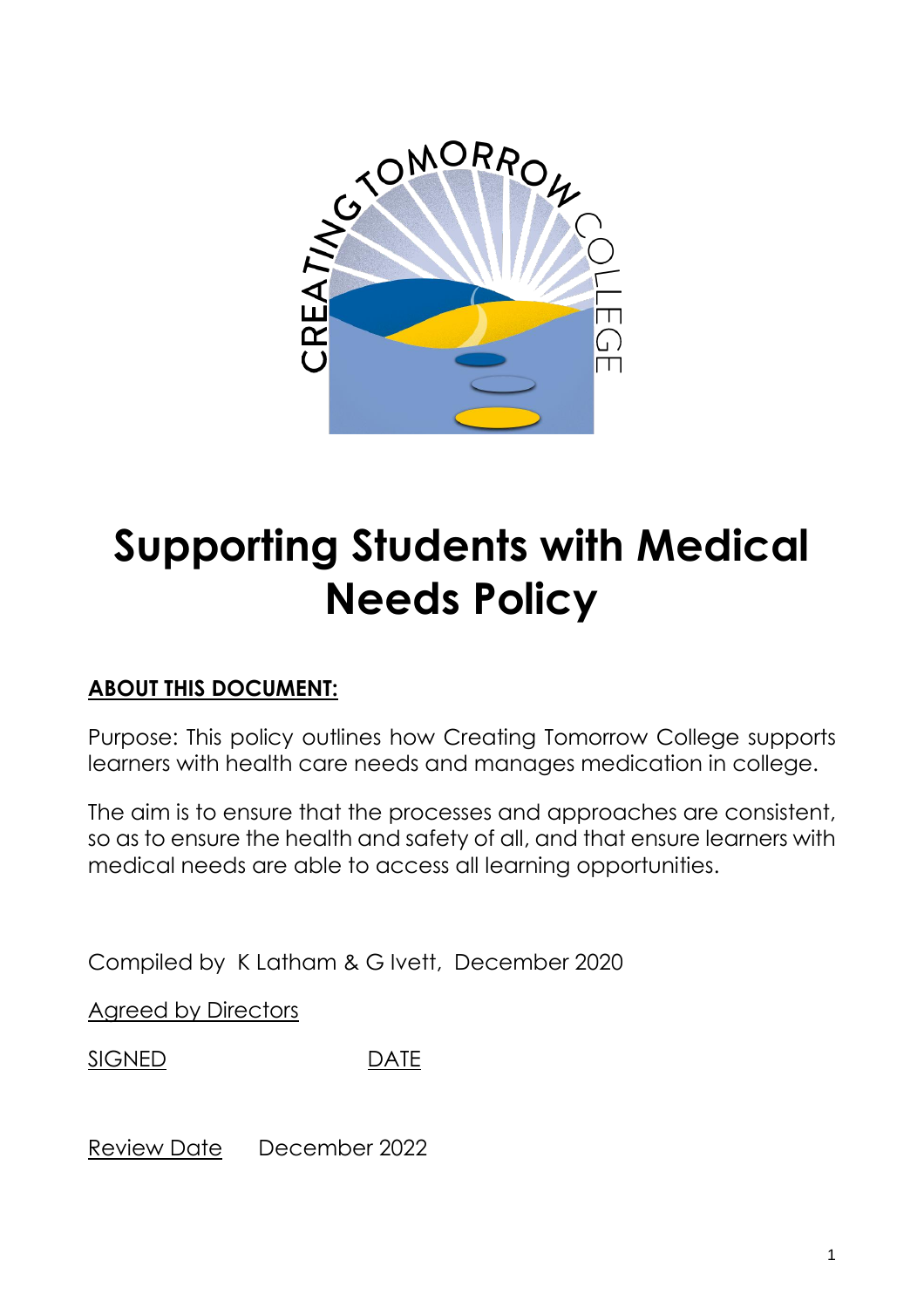## **Contents**

| 15. Appendix |
|--------------|

#### **Wellbeing in our Trust**

Managing learners' medical conditions can be challenging and this document aims to set out procedures to be followed to minimize what can be a difficult process.

We are all affected by poor physical and mental health at times during our lives and it is important the appropriate support is available in a timely manner.

Health and wellbeing is everyone's responsibility and we encourage an open and honest culture whereby anyone can discuss any issues they may have.

The Trustees of Creating Tomorrow take the health and wellbeing of all employees seriously and are committed to supporting our staff. The Trustees ensure that support for staff is available through:

- Effective line management
- Commitment to reducing workload
- Supportive and professional working environments
- Employee support programs
	- o CIC (confidential counselling support available through Perkbox account).
	- o The Teacher Support Line telephone number 08000 562561 or website [www.teachersupport.info](http://www.teachersupport.info/)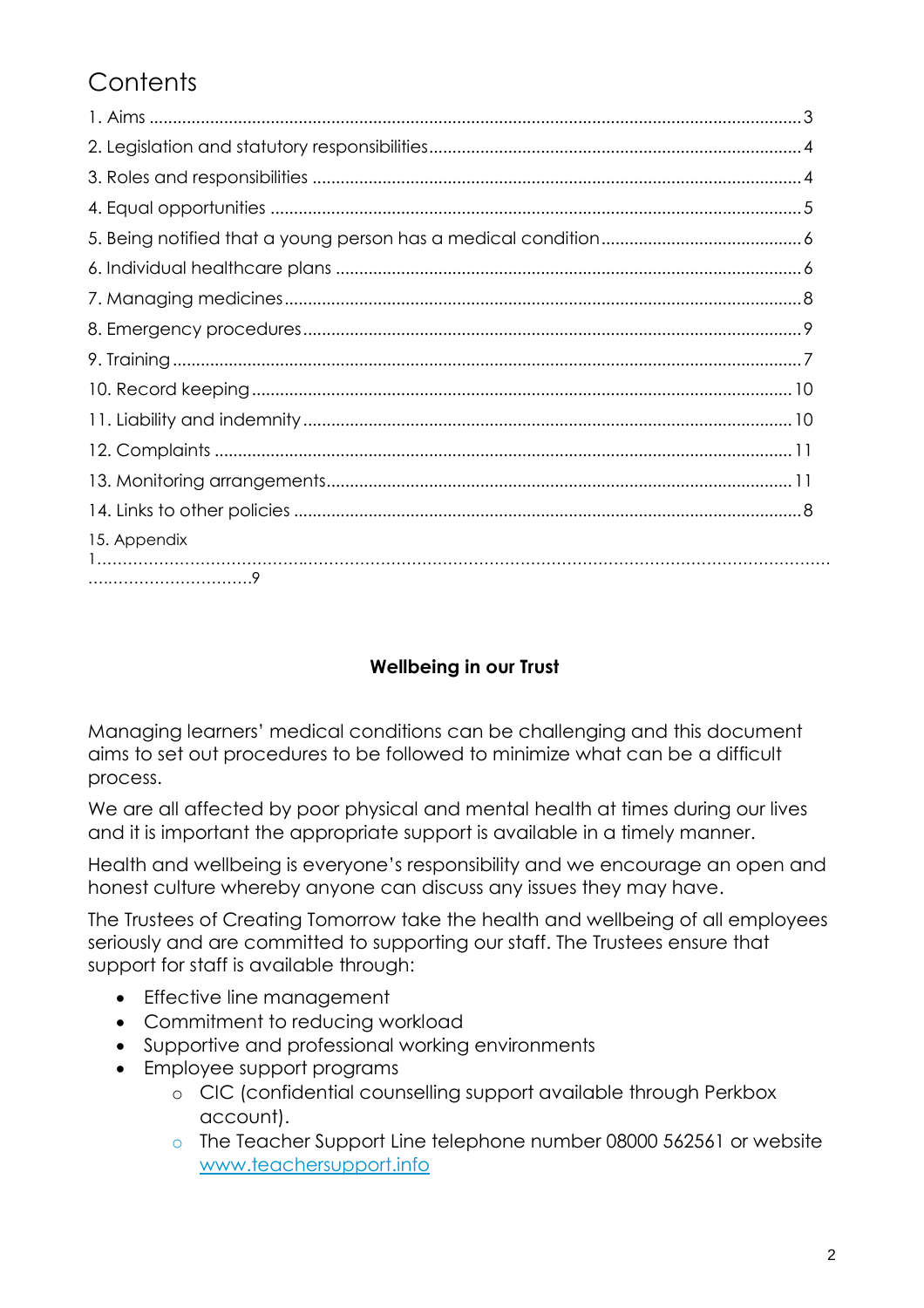## **1. Aims**

At Creating Tomorrow College we are a fully inclusive setting and our purpose is to help create happy, successful adults. This policy supports all staff in ensuring our learners can access all learning activities in our college irrespective of their medical needs.

This policy aims to promote and embed Creating Tomorrow College's Core Values:

| <b>Determination</b> | <b>Resilience</b><br><b>Aspiration</b> | Empathy |
|----------------------|----------------------------------------|---------|
|----------------------|----------------------------------------|---------|

The core values define how we expect all staff and learners to conduct themselves on a day-to-day basis and act as a guide to promote safe and positive behavior, this applies to what happens in the classroom, on the playground and in the activities we deliver, including supporting learners in managing medical needs.

This policy aims to ensure that:

- Learners, staff and parents understand how our college will support learners with medical conditions
- Learners with medical conditions are properly supported to allow them to access the same education as other learners, including college trips and sporting activities

The governing board will implement this policy by:

- Ensuring close liaison with other agencies (particularly the NHS) and parents as necessary
- Making sure sufficient staff are suitably trained
- Making staff aware of a learner's condition and its effects, where appropriate
- Ensuring procedures are in place to ensure safe and effective administration of medical procedures, including medication
- Making sure there are cover arrangements to ensure someone is always available to support learners with medical conditions
- Providing supply teachers with appropriate information about the policy and relevant learners
- Developing and monitoring individual healthcare plans (IHPs)

**The named person with responsibility for implementing this policy is Gareth Ivett**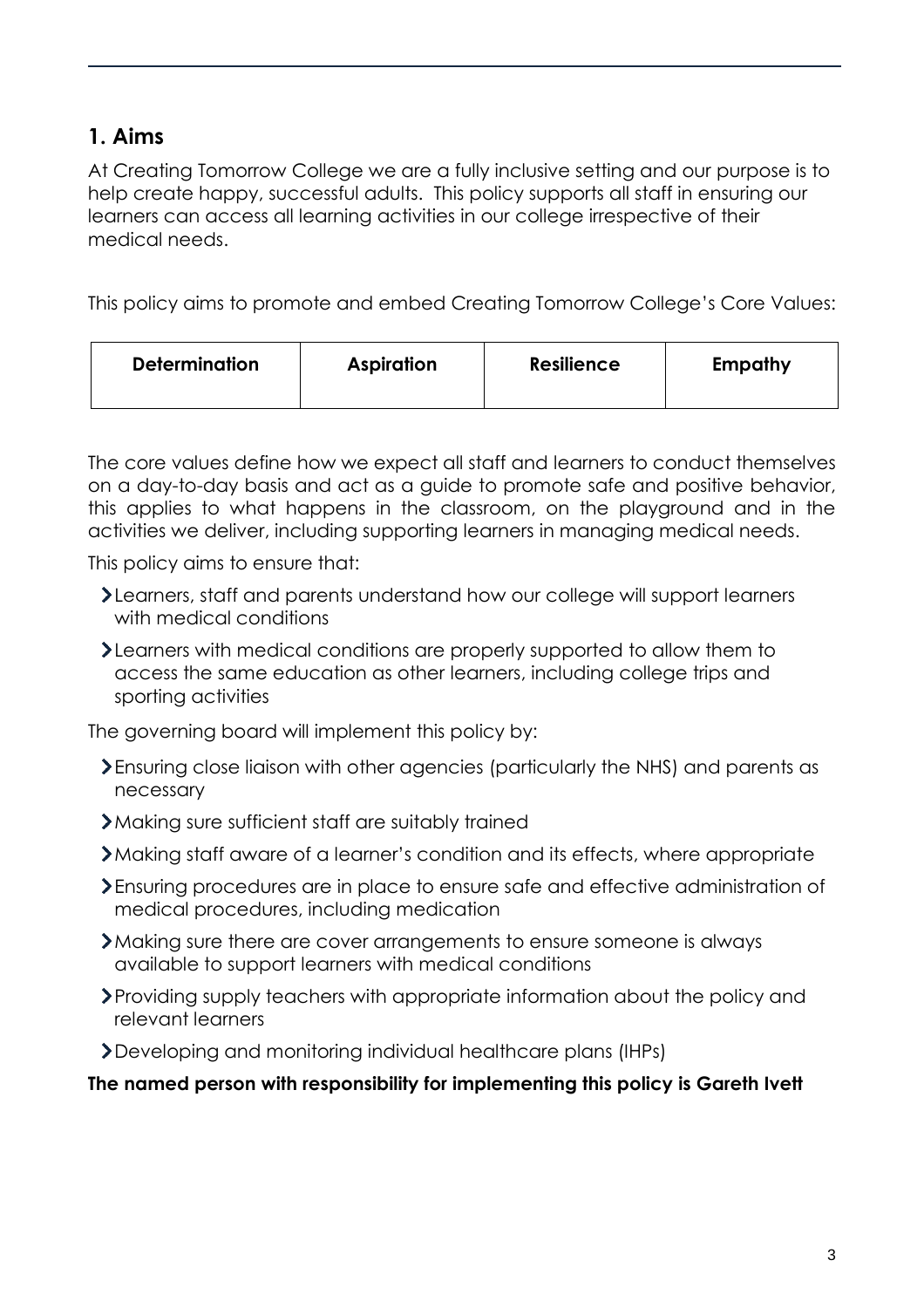## **2. Legislation and statutory responsibilities**

This policy meets the requirements under [Section 100 of the Young people](http://www.legislation.gov.uk/ukpga/2014/6/part/5/crossheading/pupils-with-medical-conditions) and [Families Act 2014,](http://www.legislation.gov.uk/ukpga/2014/6/part/5/crossheading/pupils-with-medical-conditions) which places a duty on governing boards to make arrangements for supporting learners at their college with medical conditions.

It is also based on the Department for Education's statutory guidance: Supporting learners at college [with medical conditions.](https://www.gov.uk/government/uploads/system/uploads/attachment_data/file/484418/supporting-pupils-at-school-with-medical-conditions.pdf)

This policy also complies with our funding agreement and articles of association.

## **3. Roles and responsibilities**

#### **3.1 The governing board**

The governing board has ultimate responsibility to make arrangements to support learners with medical conditions. The governing board will ensure that sufficient staff have received suitable training and are competent before they are responsible for supporting young people with medical conditions.

#### **3.2 The Director of College**

The Director of College will:

- Make sure all staff are aware of this policy and understand their role in its implementation
- Ensure that there is a sufficient number of trained staff available to implement this policy and deliver against all individual healthcare plans (IHPs), including in contingency and emergency situations
- Take overall responsibility for the development of IHPs
- Make sure that college staff are appropriately insured and aware that they are insured to support learners in this way
- Contact the nursing service in the case of any learner who has a medical condition that may require support at college, but who has not yet been brought to the attention of the college nurse
- Ensure that systems are in place for obtaining information about a young person's medical needs and that this information is kept up to date

#### **3.3 Medical and Welfare Assistant**

The medical and welfare assistant will:

- Provide first aid, emergency care and treatment for sick and injured learners or staff during the college day.
- Provide care and support for learners with chronic conditions, e.g. Diabetes, asthma, epilepsy, allergies and immune compromised conditions, and record and maintain individual care plans and emergency medical care for pupils with chronic conditions.
- Manage, store and administering medications according to NCC and college policies.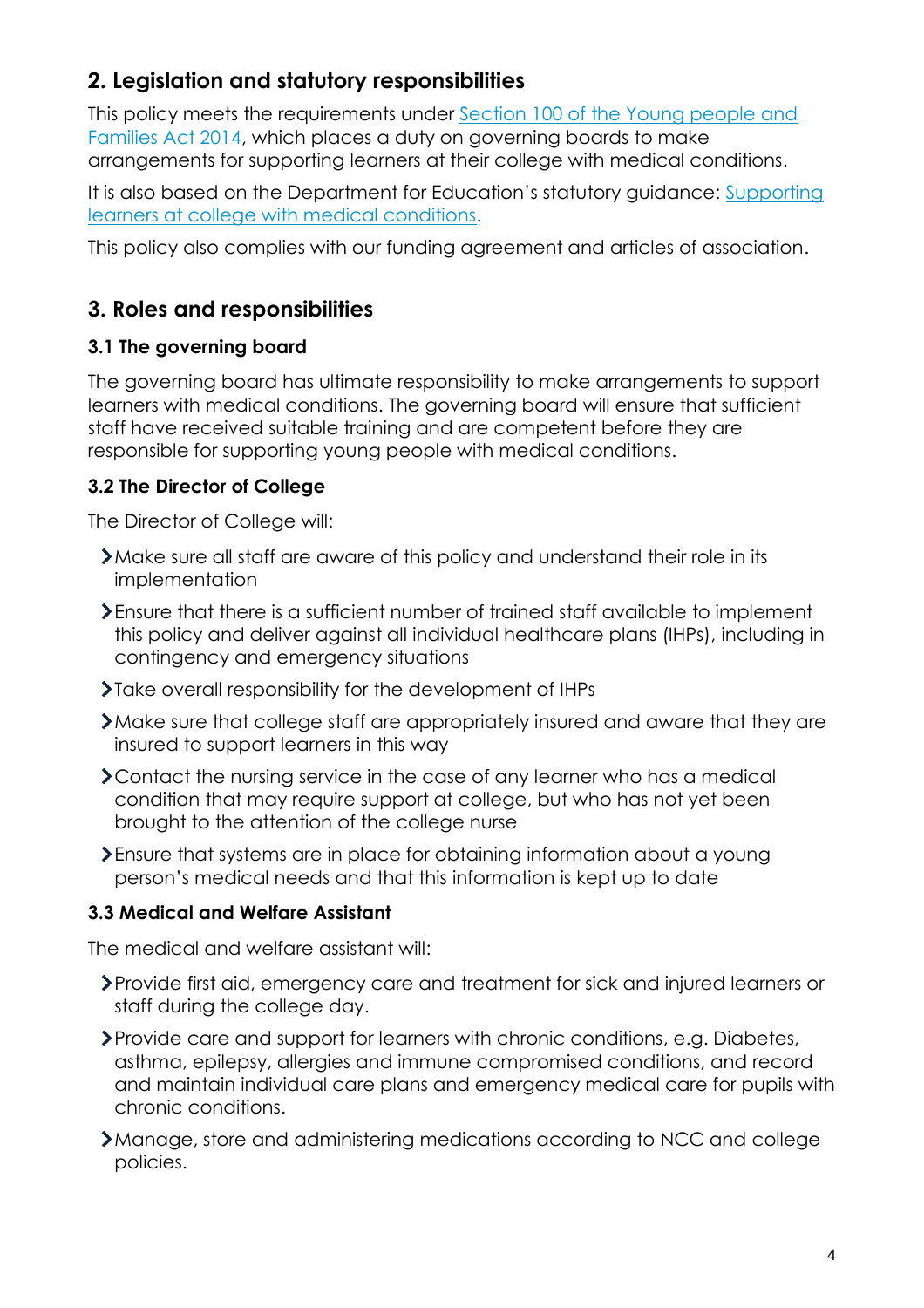- Liaise with all educational and health agencies i.e. Social services, Physiotherapy, O.T and Dentist, and support learners, staff and parents on a 1:1 basis if appropriate and required.
- Maintain safe disposal of clinical waste, medicines and body fluids as defined by the Controlled Waste Regulations Act.
- Maintain a safe and hygienic work environment in the medical and hygiene suite, including any equipment and mobility aids used for learner care.
- Check and maintain equipment for use in college i.e. power wheelchair/hoists: - for condition, ensuring batteries are charged and report any defect to the HWTM and/or the appropriate agency or carer.
- Support staff with clinical information and/or tutor individual staff with the support of the Children and Young Peoples Nurse (College Nurse) who will assess competencies.

#### **3.4 Staff**

Supporting learners with medical conditions during college hours is not the sole responsibility of one person. Any member of staff may be asked to provide support to learners with medical conditions. This includes the administration of medicines.

Within support staff roles and responsibilities, the requirement to support learners with medical conditions is clear and as such staff will receive sufficient and suitable training, and will achieve the necessary level of competency before doing so.

Teachers will take into account the needs of learners with medical conditions that they teach. All staff will know what to do and respond accordingly when they become aware that a learner with a medical condition needs help.

Staff leading a trip off-site must be aware of the learners' medical needs in their group and as such training will be provided for any member of staff in this position.

#### **3.5 Learners (over the age of 18) / Parents**

Parents will:

- Provide the college with sufficient and up-to-date information about their young person's medical needs
- **>Be involved in the development and review of their young person's IHP**
- Carry out any action they have agreed to as part of the implementation of the IHP e.g. provide medicines and equipment
- Bring medication into college in person and if required collect any medication in person

#### **3.6 Learners (under the age of 18)**

Learners with medical conditions will often be best placed to provide information about how their condition affects them. Learners should be supported to be as involved in discussions about their medical support needs as they are able to be, and to contribute to the development of their IHPs. They are also expected to comply with their IHPs.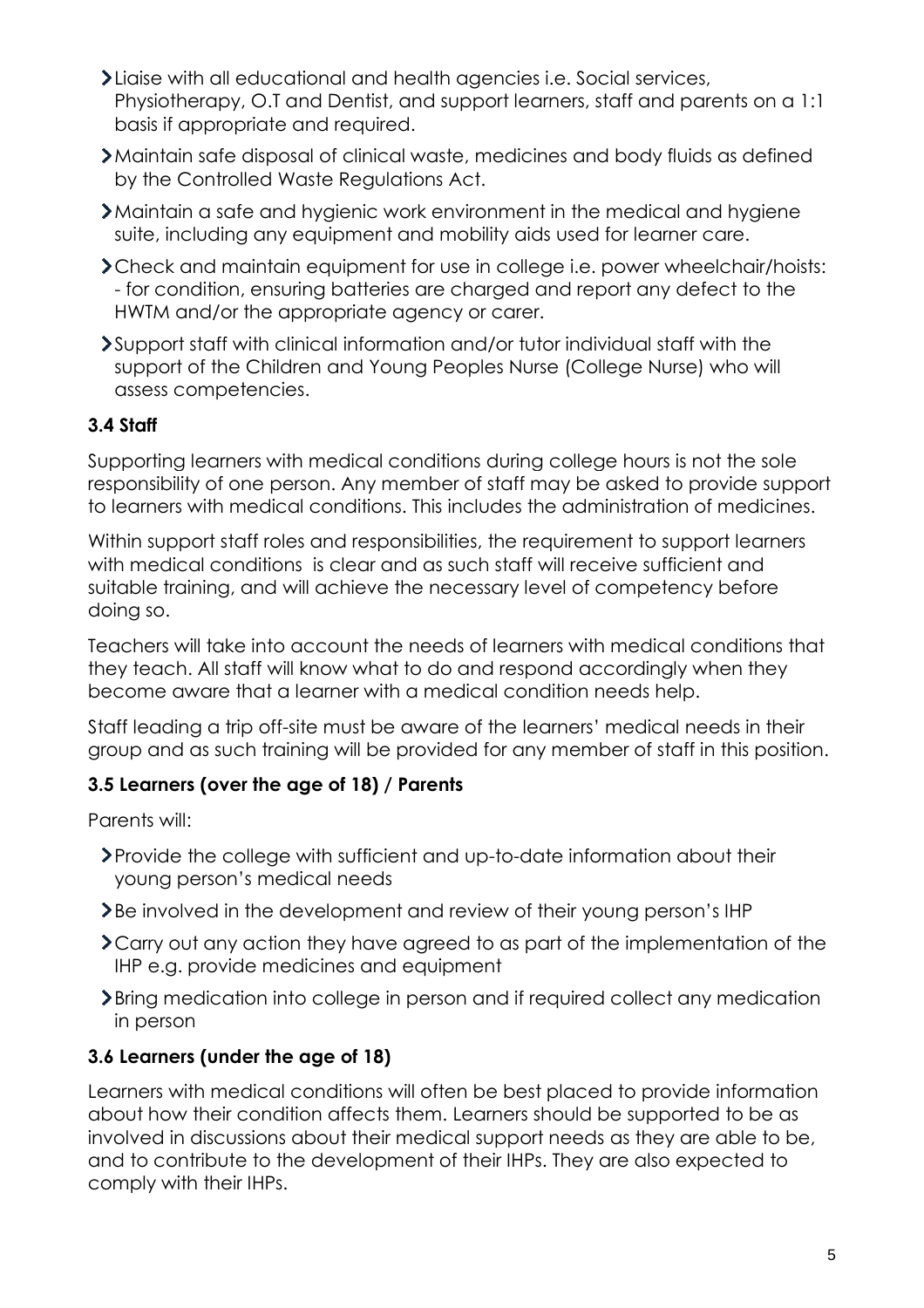#### **3.7 College nurses and other healthcare professionals**

Our college nursing service will notify the college when a learner has been identified as having a medical condition that will require support in college. This will be before the learner starts college, wherever possible.

Healthcare professionals, such as GPs and paediatricians, will liaise with the college nurses and notify them of any learners identified as having a medical condition, as well as any substantive changes in the effects of that condition.

College nurses have a responsibility to ensure any staff trained to support learners with medical needs are competent in their roles.

The college nurse will liaise with college when writing an Individual Healthcare Plan and will sign off each plan, along with parent and college.

## **4. Equal opportunities**

Our college is clear about the need to actively support learners with medical conditions to participate in college trips and visits, or in sporting activities, and not prevent them from doing so.

The college will consider what reasonable adjustments need to be made to enable these learners to participate fully and safely on college trips, visits and sporting activities.

Risk assessments will be carried out so that planning arrangements take account of any steps needed to ensure that learners with medical conditions are included. In doing so, learners, their parents and any relevant healthcare professionals will be consulted.

## **5. Being notified that a young person has a medical condition**

When the college is notified that a learner has a medical condition, the process outlined below will be followed to decide whether the learner requires an IHP.

The college will make every effort to ensure that arrangements are put into place within 2 weeks, or by the beginning of the relevant term for learners who are new to our college.

See Appendix 1.

## **6. Individual healthcare plans**

The Director of College has overall responsibility for the development of IHPs for learners with medical conditions.

Plans will be reviewed at least annually, or earlier if there is evidence that the learner's needs have changed.

Plans will be developed with the learner's best interests in mind and will set out:

What needs to be done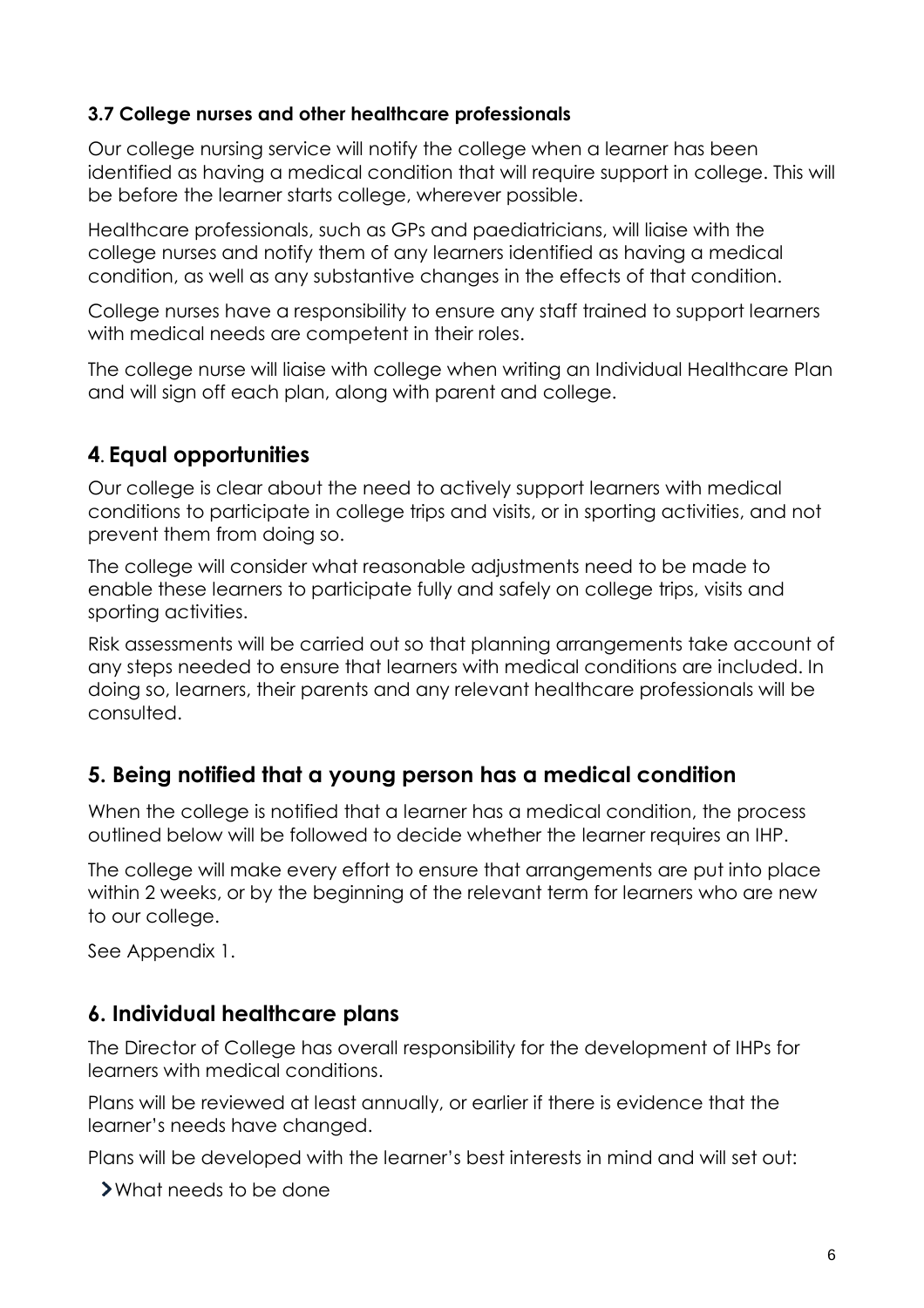When

By whom

in order to ensure that the learner is able to access education as effectively as possible.

Not all learners with a medical condition will require an IHP. It will be agreed with a healthcare professional and the learner / parents when an IHP would be inappropriate or disproportionate. This will be based on evidence. If there is not a consensus, the Director of College will make the final decision.

Plans will be drawn up in partnership with the college, learner / parents and a relevant healthcare professional, such as the college nurse, specialist or paediatrician, who can best advise on the learner's specific needs. The learner will be involved unless not appropriate.

IHPs will be linked to, or become part of, any education, health and care (EHC) plan.

The level of detail in the plan will depend on the complexity of the young person's condition and how much support is needed. The Director of College is responsible, with the college healthcare professionals, for considering the following when deciding what information to record on IHPs:

- Ine medical condition, its triggers, signs, symptoms and treatments
- The learner's resulting needs, including medication (dose, side effects and storage) and other treatments, time, facilities, equipment, testing, access to food and drink where this is used to manage their condition, dietary requirements and environmental issues, e.g. crowded corridors, travel time between lessons
- Specific support for the learner's educational, social and emotional needs. For example, how absences will be managed, requirements for extra time to complete exams, use of rest periods or additional support in catching up with lessons, counselling sessions
- The level of support needed, including in emergencies. If a learner is selfmanaging their medication, this will be clearly stated with appropriate arrangements for monitoring
- Who will provide this support, their training needs, expectations of their role and confirmation of proficiency to provide support for the learner's medical condition from a healthcare professional, and cover arrangements for when they are unavailable
- Who in the college needs to be aware of the learner's condition and the support required
- Arrangements for written permission from the learner, parents and the Director of College for medication to be administered by a member of staff, or selfadministered by the learner during college hours
- Separate arrangements or procedures required for college trips or other college activities outside of the normal college timetable that will ensure the learner can participate, e.g. risk assessments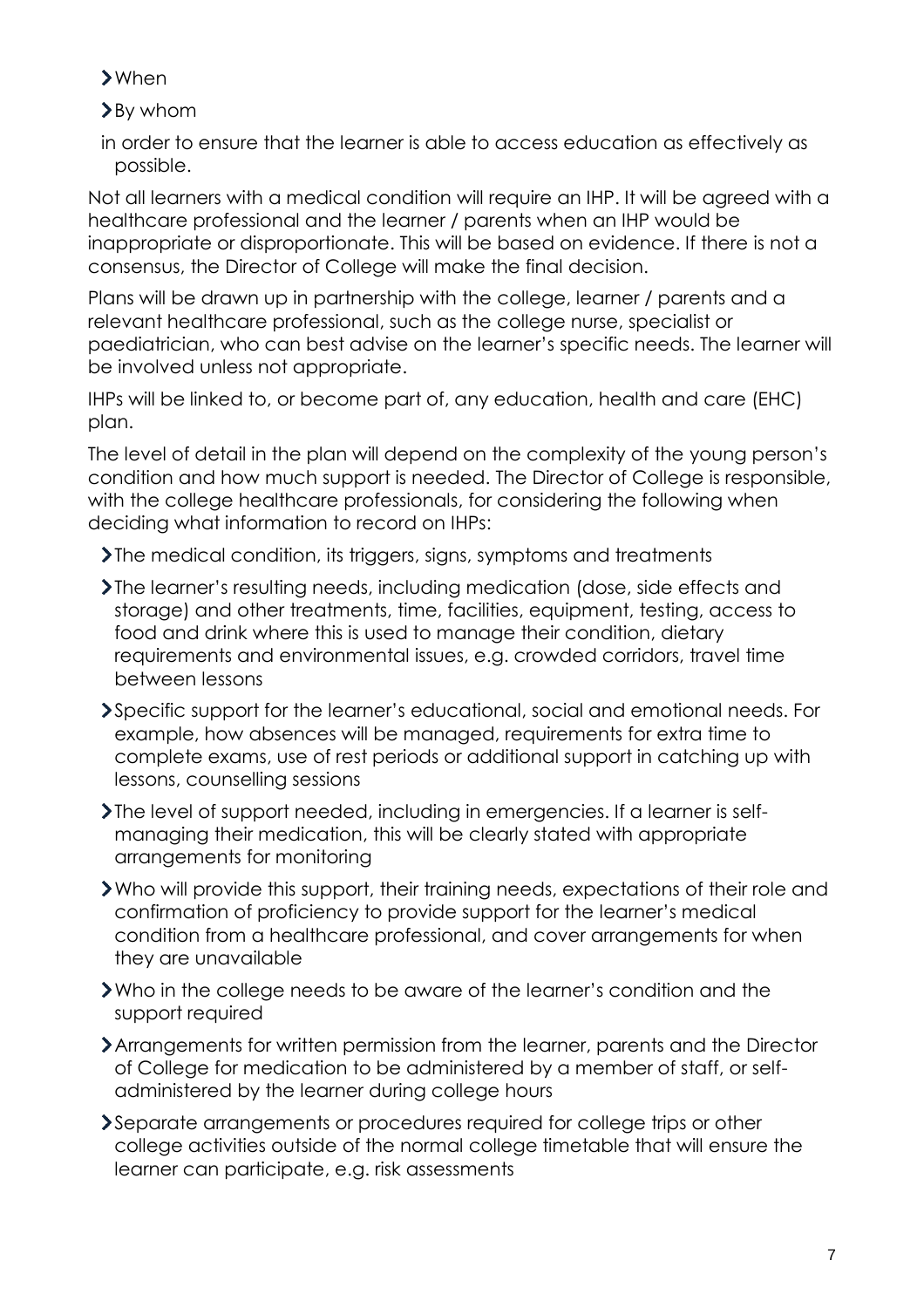- Where confidentiality issues are raised by the learner/parent, the designated individuals to be entrusted with information about the learner's condition
- What to do in an emergency, including who to contact, and contingency arrangements

## **7. Managing medicines**

Prescription and non-prescription medicines will only be administered at college:

- When it would be detrimental to the learner's health or college attendance not to do so **and**
- Where we have learner's / parents' written consent

#### **The only exception to this is where the medicine has been prescribed to the learner without the knowledge of the parents.**

Anyone giving a learner any medication (for example, for pain relief) will first check maximum dosages and when the previous dosage was taken. Parents will always be informed.

The college will only accept prescribed medicines that are:

- $\sum$ In-date
- **>**Labelled
- Provided in the original container, as dispensed by the pharmacist, and include instructions for administration, dosage and storage

The college will accept insulin that is inside an insulin pen or pump rather than its original container, but it must be in date.

All medicines will be stored safely. Learners will be informed about where their medicines are at all times and be able to access them immediately. Medicines and devices such as asthma inhalers, blood glucose testing meters and adrenaline pens will always be readily available to learners and not locked away.

Parents will be asked to collect any medicines for safe disposal when no longer required.

#### **7.1 Controlled drugs**

[Controlled drugs](http://www.nhs.uk/chq/Pages/1391.aspx?CategoryID=73) are prescription medicines that are controlled under the [Misuse](http://www.legislation.gov.uk/uksi/2001/3998/schedule/1/made)  [of Drugs Regulations 2001](http://www.legislation.gov.uk/uksi/2001/3998/schedule/1/made) and subsequent amendments, such as morphine or methadone.

At the college all controlled drugs are kept in a secure cupboard in the medical office and only named staff have access.

Controlled drugs will be easily accessible in an emergency and a record of any doses used and the amount held will be kept.

#### **7.2 Administration of medication**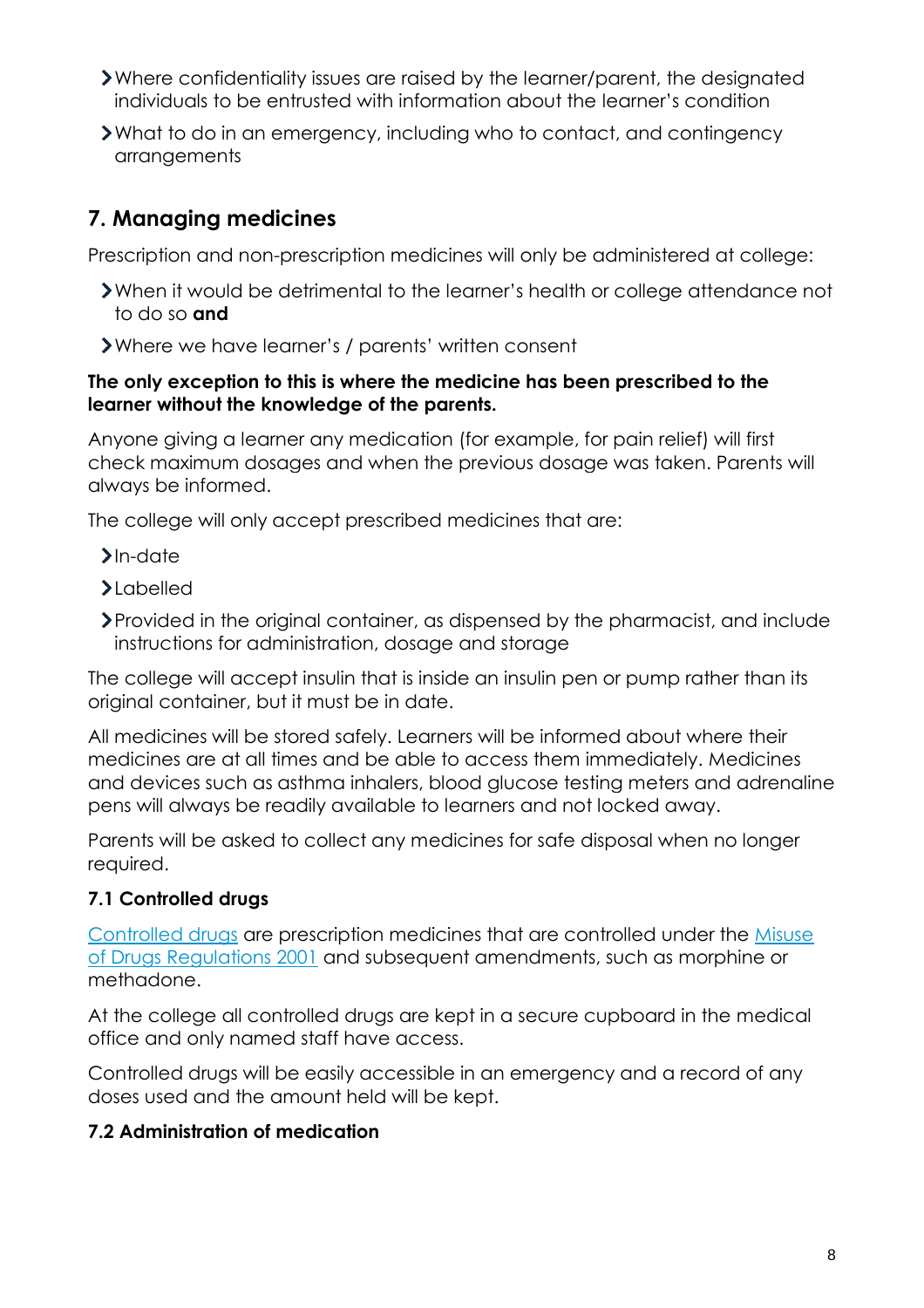At Creating Tomorrow College all medication is administered by a trained member of staff. They are supported by another member of class staff who has had appropriate training delivered by the college nursing team.

#### **7.3 Learners managing their own needs**

Learners who are competent will be encouraged to take responsibility for managing their own medicines and procedures. This will be discussed with parents and it will be reflected in their IHPs.

Learners will be allowed to carry their own medicines and relevant devices wherever possible. Staff will not force a learner to take a medicine or carry out a necessary procedure if they refuse, but will follow the procedure agreed in the IHP and inform parents so that an alternative option can be considered, if necessary.

### **7.4 Unacceptable practice**

College staff should use their discretion and judge each case individually with reference to the learner's IHP, but it is generally not acceptable to:

- Prevent learners from easily accessing their inhalers and medication, and administering their medication when and where necessary
- Assume that every learner with the same condition requires the same treatment
- Ignore the views of the learner or their parents
- Ignore medical evidence or opinion (although this may be challenged)
- Send young people with medical conditions home frequently for reasons associated with their medical condition or prevent them from staying for normal college activities, including lunch, unless this is specified in their IHPs
- If the learner becomes ill, send them to the college office or medical room unaccompanied or with someone unsuitable
- Penalise learners for their attendance record if their absences are related to their medical condition, e.g. hospital appointments
- Prevent learners from drinking, eating or taking toilet or other breaks whenever they need to in order to manage their medical condition effectively
- Require parents, or otherwise make them feel obliged, to attend college to administer medication or provide medical support to their learner, including with toileting issues. No parent should have to give up working because the college is failing to support their young person's medical needs
- Prevent learners from participating, or create unnecessary barriers to learners participating in any aspect of college life, including college trips, e.g. by requiring parents to accompany their young person
- Administer, or ask learners to administer, medicine in college toilets

## **8. Emergency procedures**

Staff will follow the college's normal emergency procedures (for example, calling 999). All learners' IHPs will clearly set out what constitutes an emergency and will explain what to do.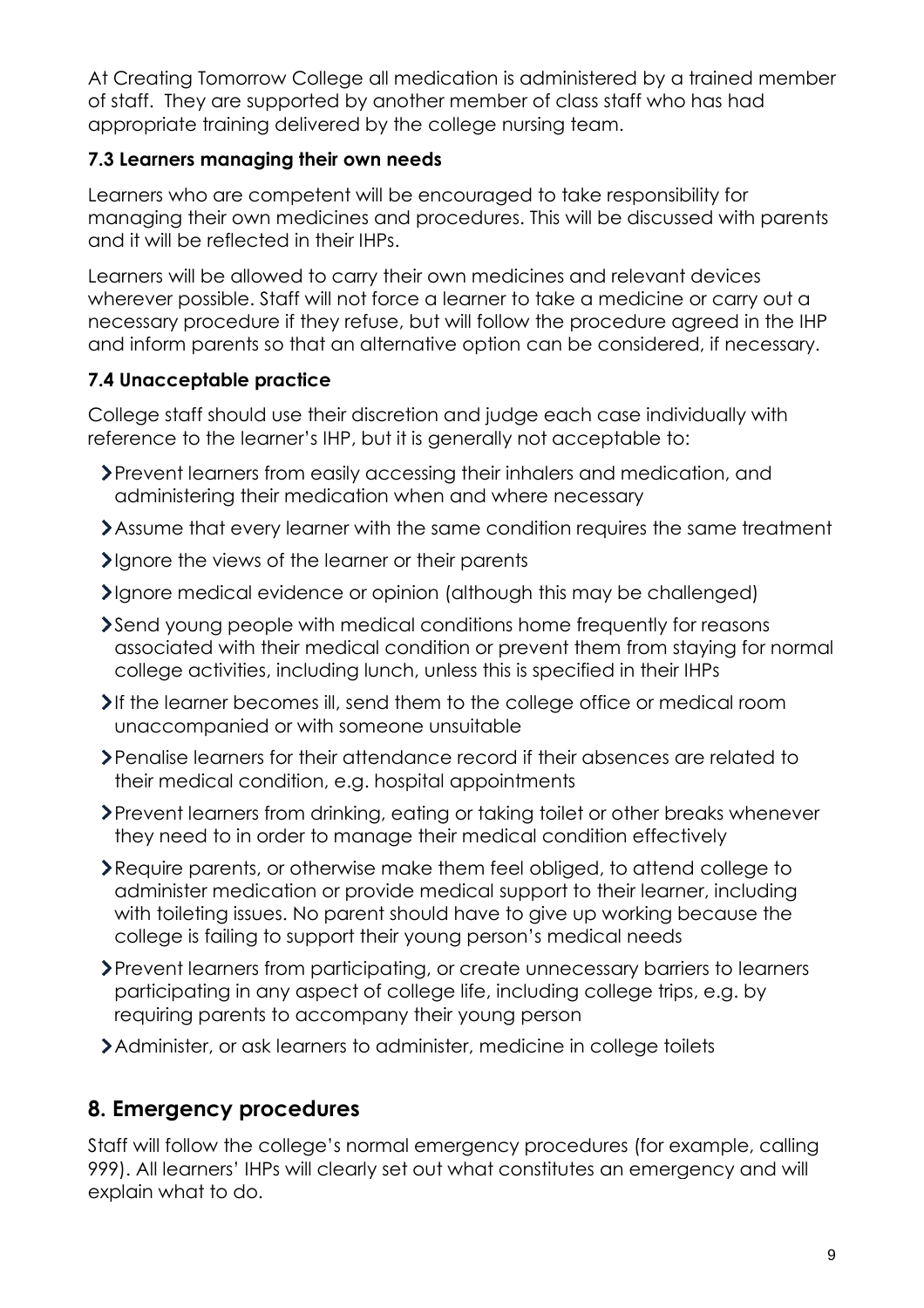If a learner needs to be taken to hospital, staff will stay with the learner until the parent arrives, or accompany the learner to hospital by ambulance.

## **9. Training**

Staff who are responsible for supporting learners with medical needs will receive suitable and sufficient training to do so, together with others as necessary to provide appropriate cover.

The training will be identified during the development or review of IHPs. Staff who provide support to learners with medical conditions will be included in meetings where this is discussed.

The relevant healthcare professionals will lead on identifying the type and level of training required and will agree this with the Director of College. Training will be kept up to date.

Training will:

- Be sufficient to ensure that staff are competent and have confidence in their ability to support the learners
- Fulfil the requirements in the IHPs
- Help staff to have an understanding of the specific medical conditions they are being asked to deal with, their implications and preventative measures

Healthcare professionals will provide confirmation of the proficiency of staff in a medical procedure, or in providing medication.

All staff will receive training so that they are aware of this policy and understand their role in implementing it, for example, with preventative and emergency measures so they can recognise and act quickly when a problem occurs. This will be provided for new staff during their induction.

## **10. Record keeping**

The governing board will ensure that written records are kept of all medicine administered to learners. Parents will be informed if their learner has been unwell at college.

IHPs are kept in a readily accessible place which all staff are aware of.

## **11. Liability and indemnity**

The trust board will ensure that the appropriate level of insurance is in place and appropriately reflects the college's level of risk.

As part of multi academy trust the college and Creating Tomorrow Trust, are members of the Department for Education's risk protection arrangement (RPA). Each college displays the Insurance certificate and further information can be provided upon request.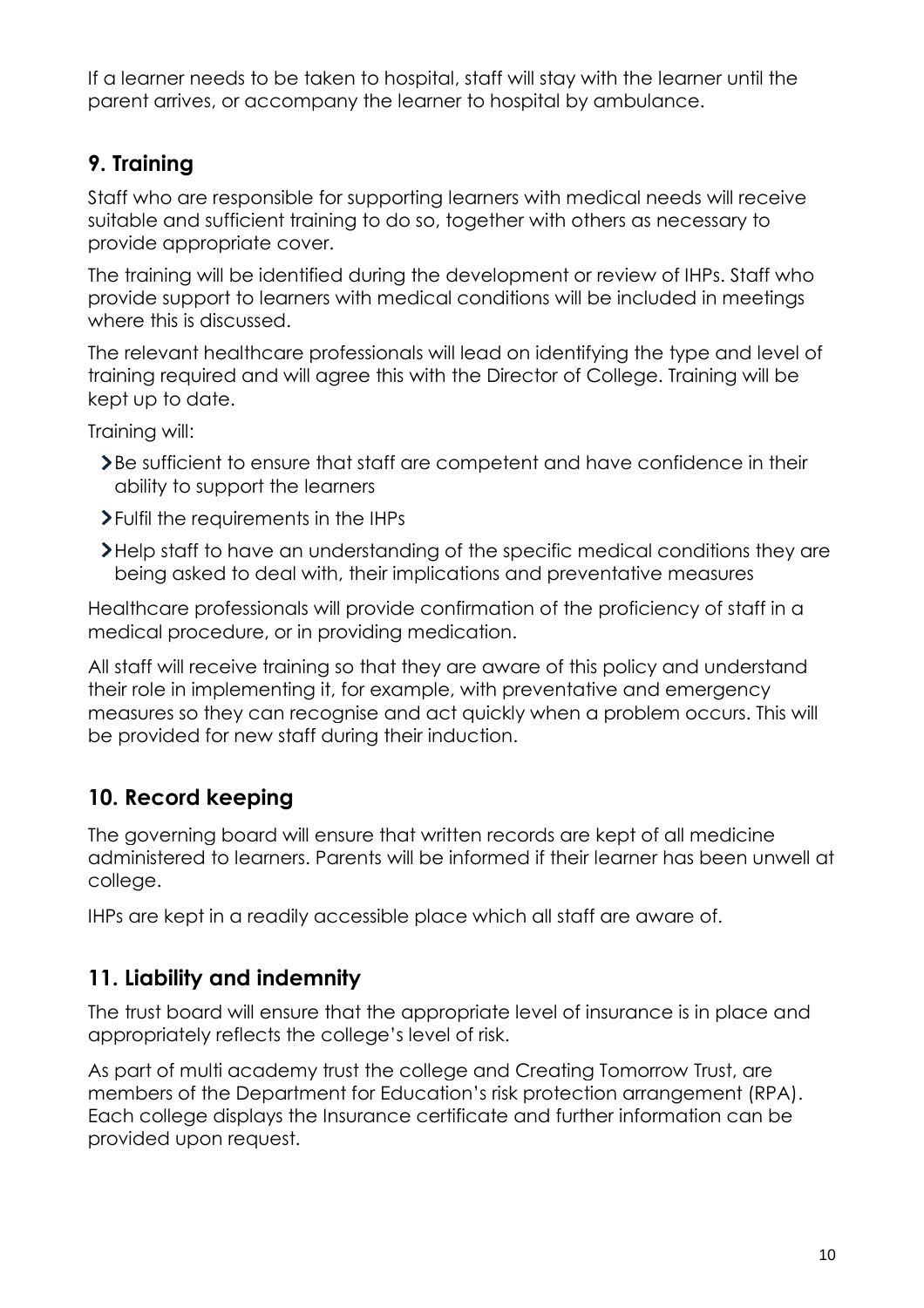## **12. Complaints**

Learners, or Parents, with a complaint about the management of their medical condition should discuss these directly with the college tutor in the first instance. If they cannot resolve the matter, they will be directed to the college's complaints procedure.

## **13. Monitoring arrangements**

This policy will be reviewed and approved by the governing board every 2 years.

#### **14. Links to other policies**

This policy links to the following policies:

- Complaints
- Equality information and objectives
- First aid
- > Health and safety
- >Safeguarding
- Special educational needs information report and policy